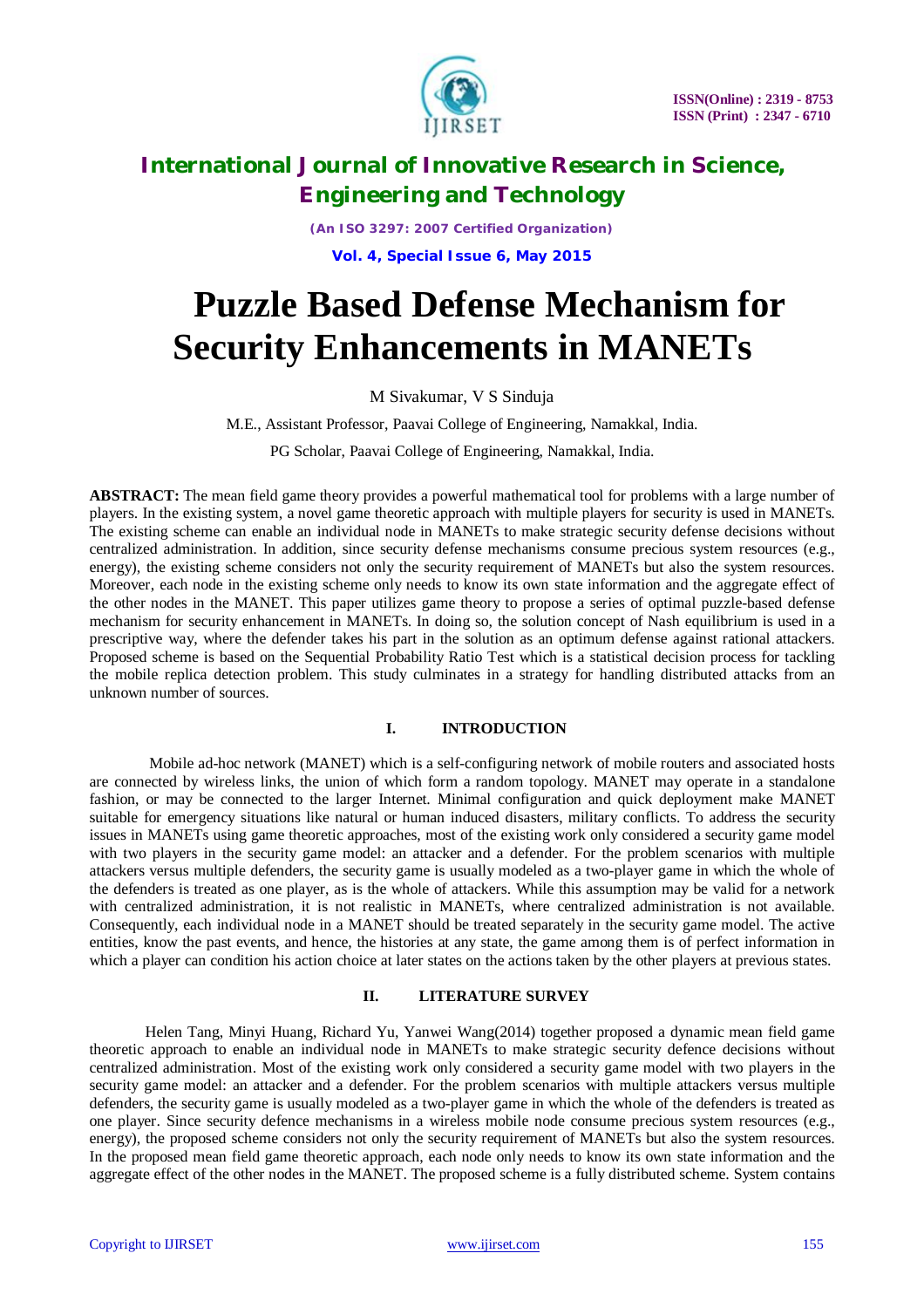

*(An ISO 3297: 2007 Certified Organization)*

### **Vol. 4, Special Issue 6, May 2015**

an N-node MANET and an attacker. Then the security problem of this system is formulated as an  $N + 1$  mean field game.

H. Yang, H. Luo, F. Ye, S. Lu, L. Zhang (2004) together focus on the fundamental security problem of protecting the multi-hop network connectivity between mobile nodes in a MANET. This identify the security issues related to this problem, discuss the challenges to security design, and review the state-of-the-art security proposals that protect the MANET link- and network- layer operations of delivering packets over the multi-hop wireless channel. The complete security solution should span both layers, and encompass all three security components of prevention, detection, and reaction.

F. R. Yu, H. Tang, S. Bu, D. Zheng (2013) Proposed is a game-theoretic approach to quantitatively analyze the attack strategies of the attacker so as to make a rational decision on relay selection and the authentication parameter adaptation to reach a trade-off between security and QoS in CO-MANETs. Cooperative communication has been considered as a promising technique to improve communication quality of service (QoS) in wireless networks, including mobile ad hoc networks (MANETs). Due to their unorganized and decentralized infrastructure, cooperative MANETs (CO-MANETs) are vulnerable to attacks initiated on relays. Although encryption and authentication protocols may prevent compromised data transmission when a selected relay is attacked, their cost is high.

Q. Guan, F. R. Yu, S. Jiang, V. Leung (2012) jointly considers authentication and topology control. Specifically, analyzes the effective throughput with upper layer authentication schemes and physical-layer schemes related to channel conditions and relay selections for CCs. A joint authentication and topology control (JATC) scheme is proposed to improve the throughput. JATC is formulated as a discrete stochastic optimization problem.

J. Liu, F. R. Yu, C. Lung, H. Tang (2009) together proposed a framework combining intrusion detection and continuous authentication in MANETs. In this framework, multimodal biometrics is used for continuous authentication, and intrusion detection is modeled as sensors to detect system security state. The whole system is formulated as a partially observed Markov decision process considering both system security requirements and resource constraints. Then it uses dynamic programming-based hidden Markov model scheduling algorithms.

S. Bu, F. R. Lu, X. P. Liu, H. Tang (2011) jointly obtained the optimal scheme of combining continuous user authentication and IDSs in a distributed manner, the problem is formulated as a partially observable Markov decision process (POMDP) multi-armed bandit problem. Considering these two approaches jointly is effective in optimal security design taking into account system security requirements and resource constraints in MANETs.

X. Liang, Y. Xiao (2013) together introduced Game theoretic approaches as a useful tool to handle those tricky network attacks. Reviewed the existing game-theory based solutions for network security problems, classified their application scenarios under two categories, attack-defense analysis and security measurement. Presents a brief view of the game models in those solutions and summarize them into two categories, cooperative game models and non-cooperative game models with the latter category consisting of subcategories.

A. Patcha, J. M. Park (2006) present a game-theoretic model to analyze intrusion detection in mobile ad hoc networks. This uses game theory to model the interactions between the nodes of an ad hoc network. Viewing the interaction between an attacker and an individual node as a two player non-cooperative game, and construct models for such a game.

F. Li, Y. Yang, J. Wu (2010) proposed a game theoretic framework to analyze the strategy profiles for regular and malicious nodes. The situation is modelled as a dynamic Bayesian signaling game and it analyze and present the underlining connection between nodes' best combination of actions and the cost and gain of the individual strategy. Regular nodes consistently update their beliefs based on the opponents' behaviour, while malicious nodes evaluate their risk of being caught to decide when to flee. Some possible countermeasures for regular nodes that can impact malicious nodes' decisions are presented as well.

### **III. PROPOSED SYSTEM**

The Proposed system utilizes a dynamic mean field game theoretic approach to enable an individual node in MANETs to make strategic security defense decisions without centralized administration. Since security defense mechanisms in a wireless mobile node consume precious system resources (e.g., energy), the proposed scheme considers not only the security requirement of MANETs but also the system resources. In the proposed mean field game theoretic approach, each node only needs to know its own state information and the aggregate effect of the other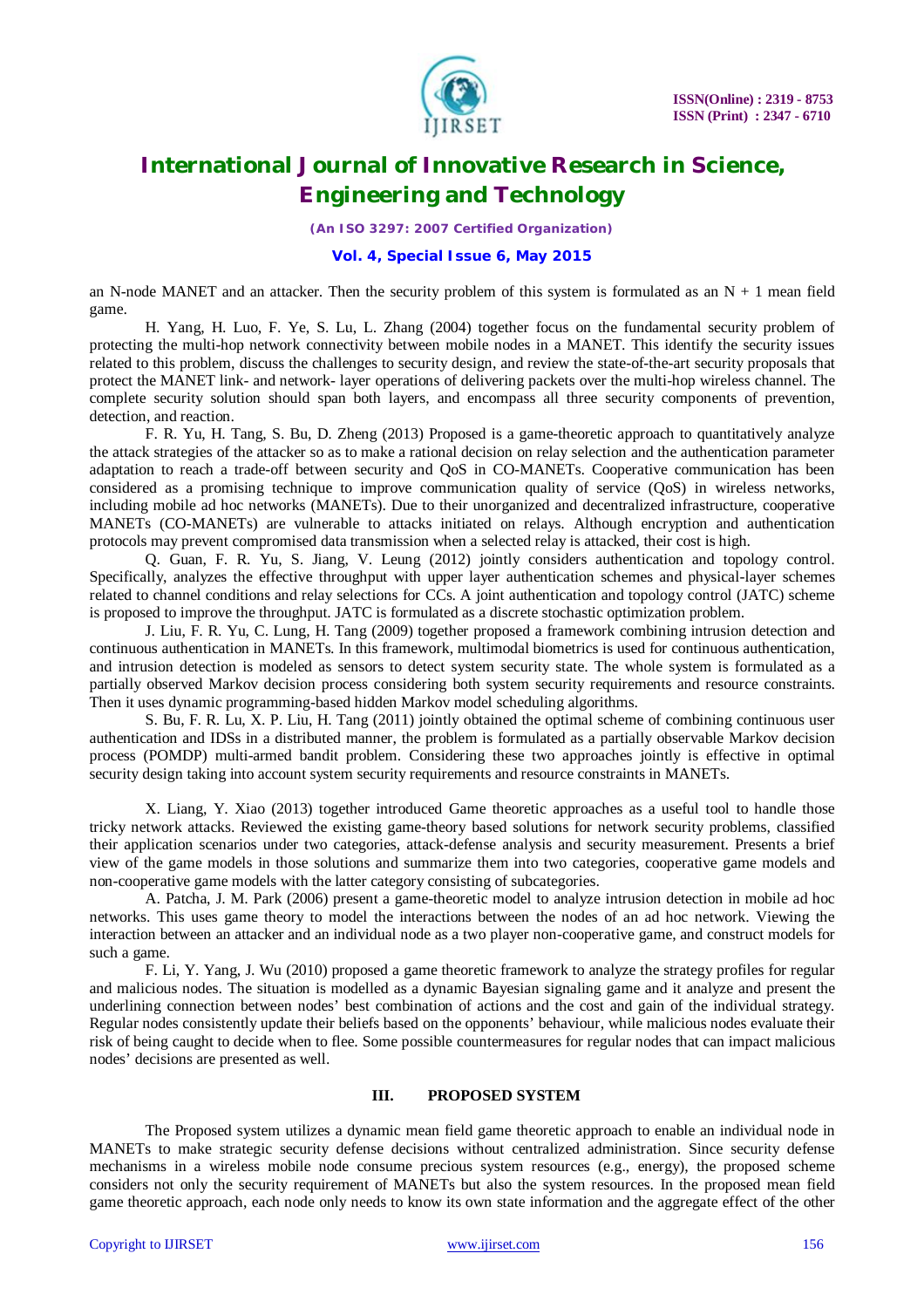

*(An ISO 3297: 2007 Certified Organization)*

#### **Vol. 4, Special Issue 6, May 2015**

nodes in the MANET. Therefore, the proposed scheme is a fully distributed scheme.The Proposed System utilizes game theory to propose puzzle-based defense mechanism for Security enhancements in MANETs. The interactions between an attacker and a defender can be modeled as an infinitely repeated game of discounted payoffs. The solution concepts of this type of games are deployed to find the solutions, i.e., the best strategy a rational defender can adopt in the face of a rational attacker. In this way, the optimal puzzle-based defense strategies are developed. The mechanism is such that regardless of what happens in the history, using closed-loop solution concepts, the defender defeats both single-source attack and distributed attacks. The system works well even when the size of the size of the attack coalition is unknown. Fortunately, mobility provides us with a clue to help resolve the mobile replica detection problem. Specifically, a benign mobile sensor node should never move faster than the system-configured maximum speed, Vmax. As a result, a benign mobile sensor node's measured speed will appear to be at most Vmax as long as the employed solution is a speed measurement system with a low rate of error.

#### **IV. SEQUENTIAL PROBABILITY RATIO TEST**

Fortunately, mobility provides us with a clue to help resolve the mobile replica detection problem. Specifically, a benign mobile sensor node should never move faster than the system-configured maximum speed, Vmax. As a result, a benign mobile sensor node's measured speed will appear to be at most Vmax as long as the employed solution is a speed measurement system with a low rate of error. Replica nodes will appear to move much faster than benign nodes and thus their measured speeds will likely be over Vmax because they need to be at two (or more) different places at once. Accordingly, if the mobile node's measured speed exceeds Vmax, it is then highly likely that at least two nodes with the same identity are present in the network. Proposed is a mobile replica detection scheme by leveraging this intuition. Our scheme is based on the Sequential Probability Ratio Test which is a statistical decision process.

The SPRT can be thought of as one-dimensional random walk with the lower and upper limits. Before the random walk starts, null and alternate hypotheses are defined in such a way that the null hypothesis is associated with the lower limit while the alternate one is associated with the upper limit. A random walk starts from a point between two limits and moves toward the lower or upper limit in accordance with each observation. If the walk reaches (or exceeds) the lower or upper limit, it terminates and the null or alternate hypothesis is selected, respectively. SPRT is well suited for tackling the mobile replica detection problem since one can construct a random walk with two limits in such a way that each walk is determined by the observed speed of a mobile node. The lower and upper limits can be configured to be associated with speeds less than and in excess of Vmax, respectively. Method of applying the SPRT to the mobile replica detection problem is as follows: Each time a mobile sensor node moves to a new location, each of its neighbours asks for a signed claim containing its location and time information and decides probabilistically whether to forward the received claim to the base station. The base station computes the speed from every two consecutive claims of a mobile node and performs the SPRT by considering speed as an observed sample. Each time the mobile node's speed exceeds (respectively, remains below) Vmax, it will expedite the random walk to hit or cross the upper (respectively, lower) limit and thus lead to the base station accepting the alternate (respectively, null) hypothesis that the mobile node has been (respectively, not been) replicated. Once the base station decides that a mobile node has been replicated, it revokes the replica nodes from the network

#### **V. SYSTEM ARCHITECTURE**

System Architecture diagram depicts the working model of the proposed solution. The proposed method utilizes game theory to define puzzle-based defenses for security in MANETs. The interactions between an attacker who launches an attack and a defender who counters the attack using a puzzle-based defense can be modeled as an infinitely repeated game of discounted payoffs.